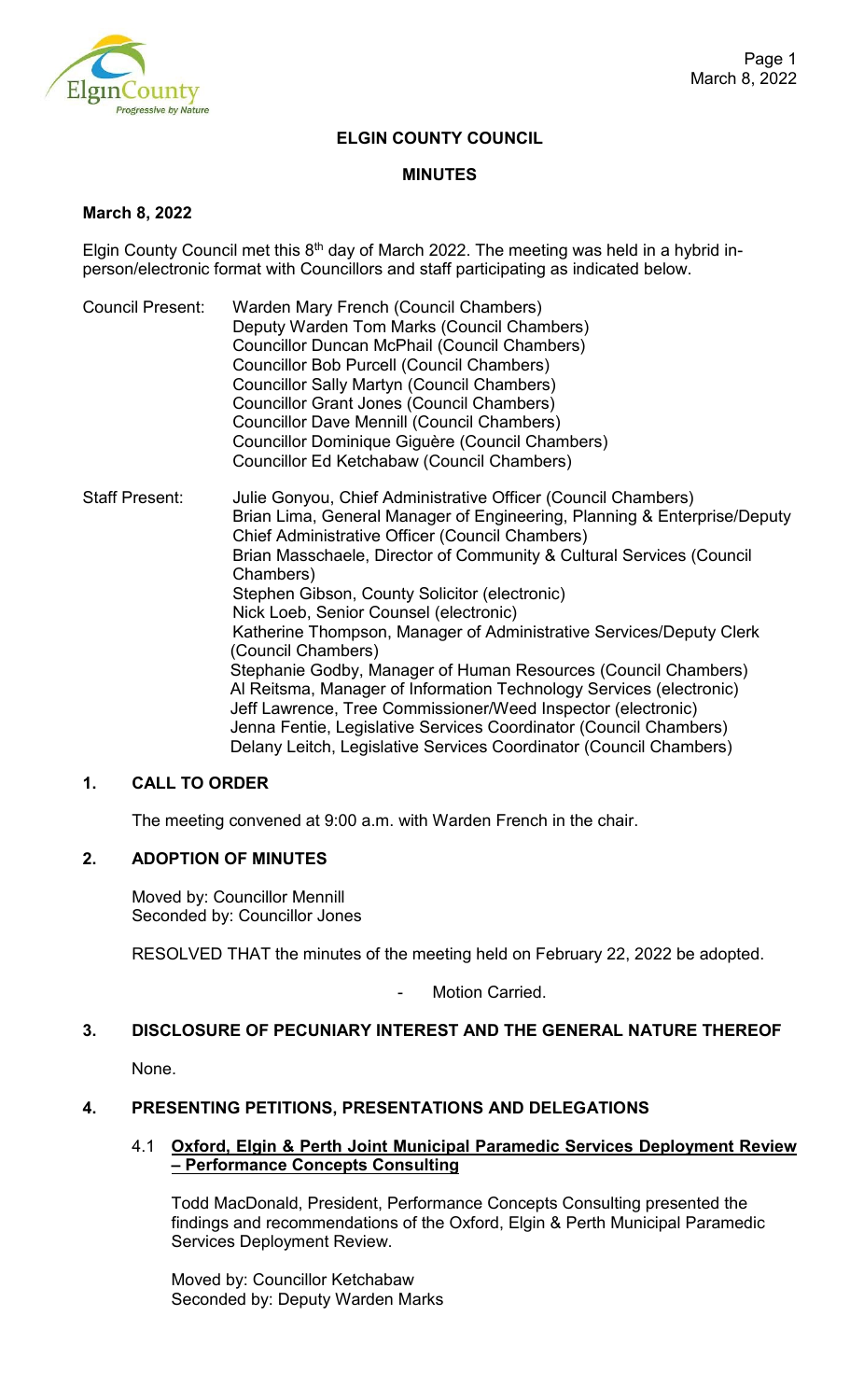Page 2

Motion Carried.

## **5. COMMITTEE OF THE WHOLE**

Moved by: Councillor Giguère Seconded by: Councillor Martyn

RESOLVED THAT we do now move into Committee of the Whole Council.

Motion Carried.

## **6. REPORTS OF COUNCIL, OUTSIDE BOARDS AND STAFF**

### 6.1 **Warden's Activity Report (February) and COVID-19 Update – Warden French**

Warden French presented a high-level summary of the County's response to the pandemic as well as a list of events and meetings attended on behalf of County Council.

Moved by: Councillor Jones Seconded by: Councillor Purcell

RESOLVED THAT the report titled "Warden's Activity Report (February) and COVID-19 Update" dated February 28, 2022 from Warden French be received and filed for information.

Motion Carried.

### 6.2 **Tree Commissioner/Weed Inspector Quarterly Report October – December 2021 – Tree Commissioner/Weed Inspector**

The Tree Commissioner/Weed Inspector presented the report summarizing the activity related to the Elgin County Woodlands Conservation By-Law for the period of October 1, 2021 to December 31, 2021 and weed inspection for the same period.

Moved by: Councillor Jones Seconded by: Councillor Martyn

RESOLVED THAT the report titled "Tree Commissioner/Weed Inspector Quarterly Report October – December 2021" dated February 15, 2022 from the Tree Commissioner/Weed Inspector be received and filed for information.

Motion Carried.

## 6.3 **Tree Commissioner/Weed Inspector Year End Report 2021 – Tree Commissioner/Weed Inspector**

The Tree Commissioner/Weed Inspector presented the report summarizing the activity related to the Elgin County Woodlands Conservation By-Law and weed inspection for 2021.

Moved by: Councillor Ketchabaw Seconded by: Councillor Martyn

RESOLVED THAT the report titled "Tree Commissioner/Weed Inspector Year End Report 2021" dated February 15, 2022 from the Tree Commissioner/Weed Inspector be received and filed for information; and

THAT staff be directed to prepare a report for a future County Council meeting that contemplates a County-wide strategy for the treatment of gypsy moth.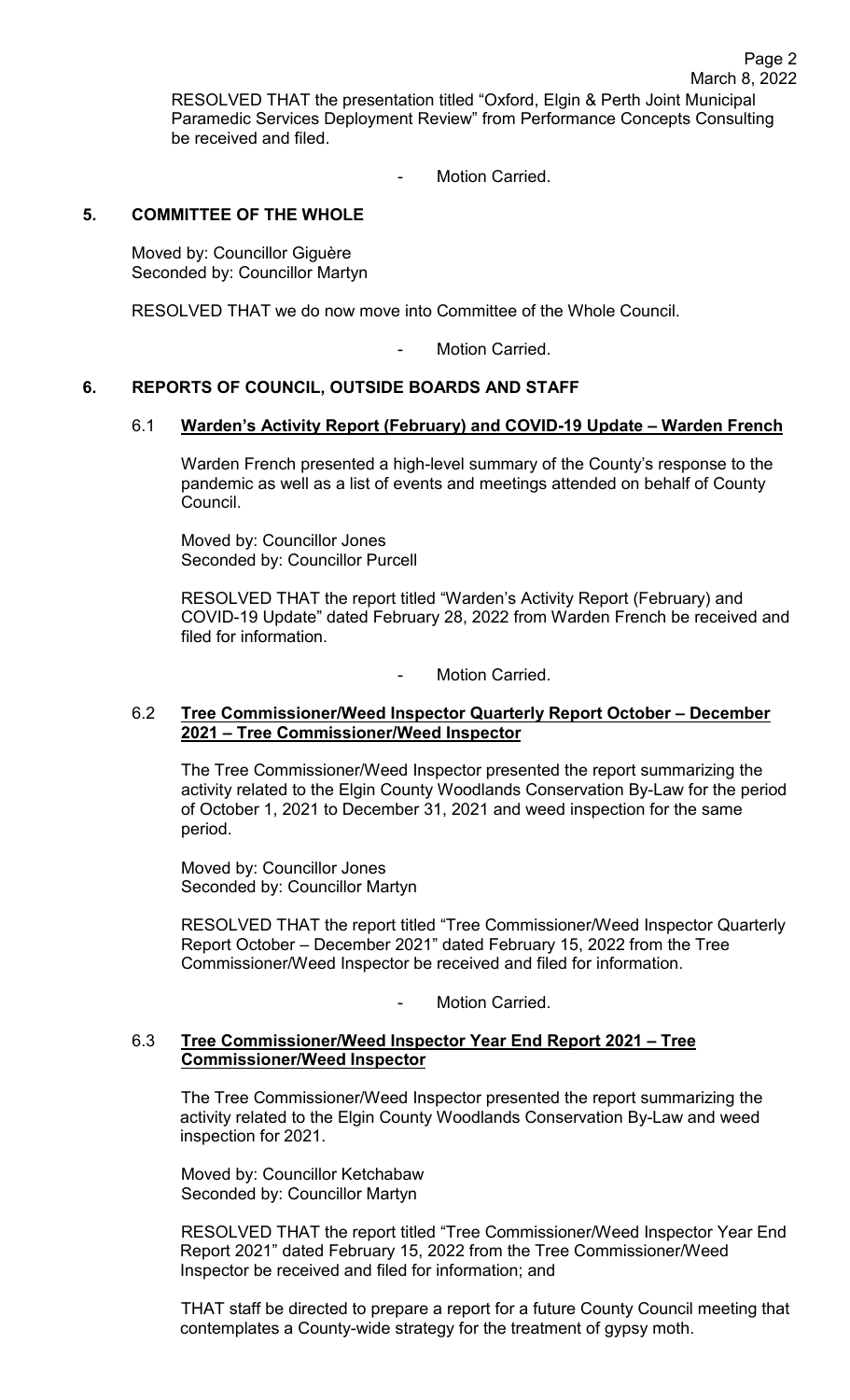### Motion Carried.

## 6.4 **Heart Health Month Contest – Manager of Human Resources**

The Manager of Human Resources presented the report highlighting the Heart Health Month Contest that took place during the month of February.

Moved by: Councillor Mennill Seconded by: Councillor Giguère

RESOLVED THAT the report titled "Heart Health Month Contest" dated March 8, 2022 from the Manager of Human Resources be received and filed for information.

Motion Carried.

### 6.5 **Setting the Framework for Library Lease Renewals – Director of Community and Cultural Services**

The Director of Community and Cultural Services provided a presentation seeking Council direction on a path forward for library lease renewals for 2023 and beyond.

Moved by: Councillor Jones Seconded by: Councillor Purcell

RESOLVED THAT the presentation titled "Setting the Framework for Library Lease Renewals" dated March 8, 2022 from the Director of Community and Cultural Services be received and filed; and

THAT a standardized lease rate of \$17 per square foot be established for all ten library facilities; and

THAT notice be provided to local municipal partners and the Port Stanley Festival Theatre regarding the need to execute new lease agreements for Elgin County Library branches by the end of 2022.

Motion Carried.

## 6.6 **Execution of Lease Extension Agreement for Aylmer Library – Director of Community and Cultural Services**

The Director of Community and Cultural Services presented the report recommending that County Council authorize a lease extension for the Aylmer Library with the Town of Aylmer to expire on December 31, 2022.

Moved by: Councillor Ketchabaw Seconded by: Councillor Martyn

RESOLVED THAT the Warden and Chief Administrative Officer be authorized to execute a lease extension for Aylmer Library with the Town of Aylmer to expire on December 31, 2022.

Motion Carried.

## 6.7 **Parking By-Law Amendment – General Manager of Engineering, Planning & Enterprise/Deputy CAO**

The General Manager of Engineering, Planning & Enterprise/Deputy CAO presented the report recommending the establishment of a restricted parking zone on John Street for a distance of 20 metres north of Walnut Street to improve sight lines for turning movements.

Moved by: Councillor Martyn Seconded by: Councillor Jones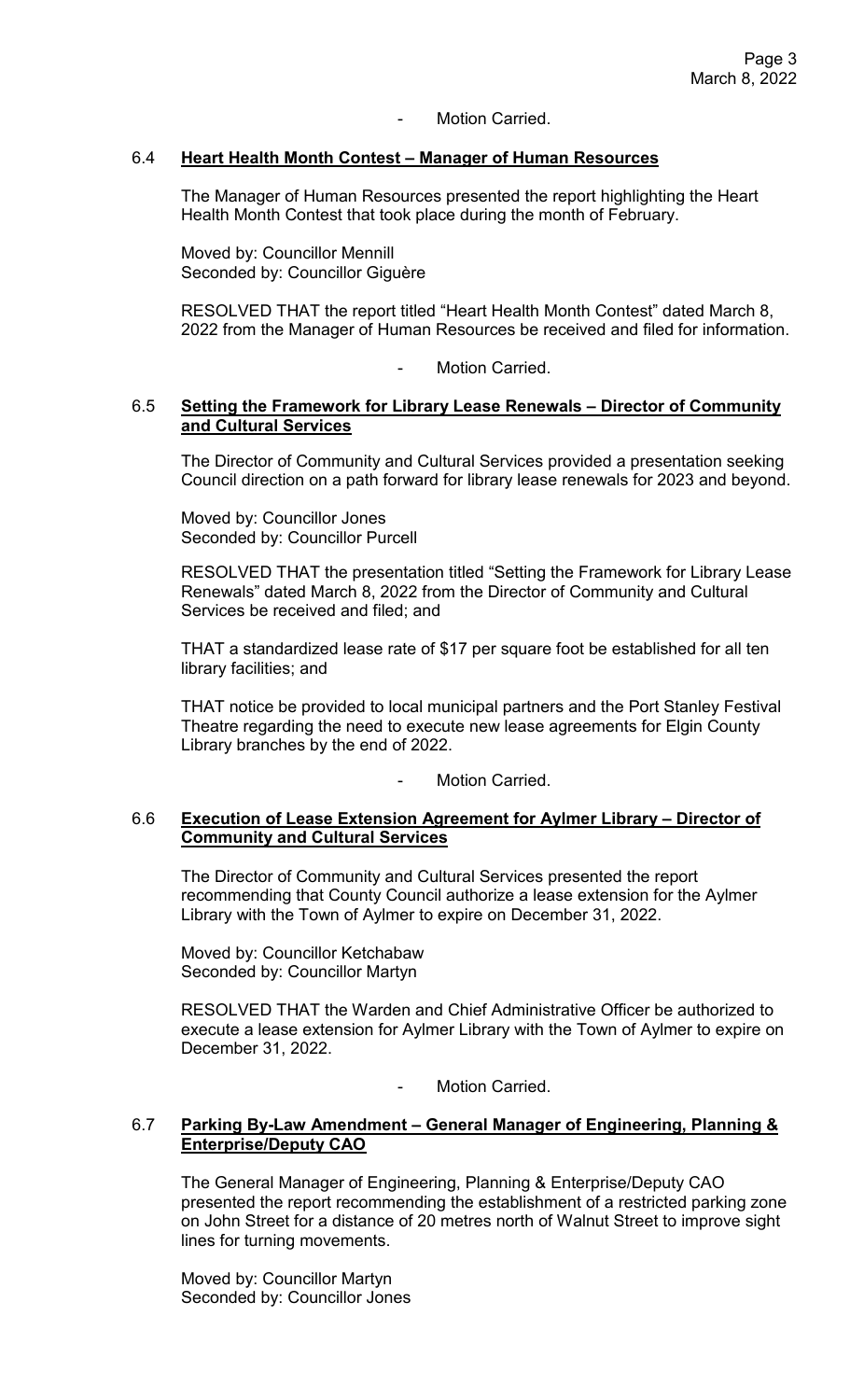THAT By-Law 20-05 Being a Consolidated By-Law for the regulation of traffic including parking on County Roads be amended to include:

- 20.33 County Road #73 (John Street), west side, from the north property limits of Walnut Street for a distance of 20 metres northerly.

## Motion Carried.

## 6.8 **Transportation Master Plan – Phase 1 Report – General Manager of Engineering, Planning & Enterprise/Deputy CAO**

& Enterprise/Deputy CAO be received and filed; and

The General Manager of Engineering, Planning & Enterprise/Deputy CAO presented the Phase 1 report of the Elgin County Transportation Master Plan and provided an update on the next phases of the study.

Moved by: Councillor Mennill Seconded by: Councillor Giguère

RESOLVED THAT the report titled "Transportation Master Plan – Phase 1 Report" dated March 8, 2022 from the General Manager of Engineering, Planning & Enterprise/Deputy CAO be received and filed.

Motion Carried.

### 6.9 **COVID-19 Emergency Team Planning – February Update – Chief Administrative Officer**

The Chief Administrative Officer provided Council with an update on the County's COVID-19 response.

Moved by: Councillor Martyn Seconded by: Councillor Jones

RESOLVED THAT the report titled "COVID-19 Emergency Team Planning – February Update" dated March 2, 2022 from the Chief Administrative Officer be received and filed.

Motion Carried.

## 6.10 **2022 Action Plan Elgin County Council** – **Chief Administrative Officer**

The Chief Administrative Officer presented the 2022 County Council Action Plan for Council's review and approval.

Moved by: Councillor Ketchabaw Seconded by: Councillor Purcell

RESOLVED THAT the report titled "2022 Action Plan Elgin County Council" dated March 1, 2022 from the Chief Administrative Officer be received and filed.

THAT Council approve the 2022 Action Plan as presented.

Motion Carried.

## 6.11 **Rural Education Task Force Draft Report** – **Chief Administrative Officer**

The Chief Administrative Officer presented the Rural Education Task Force Draft Report to Council in advance of the Thames Valley District School Board's review. It is anticipated that a final draft will be presented to County Council at future meeting for formal endorsement following the approval of the report by the Thames Valley District School Board.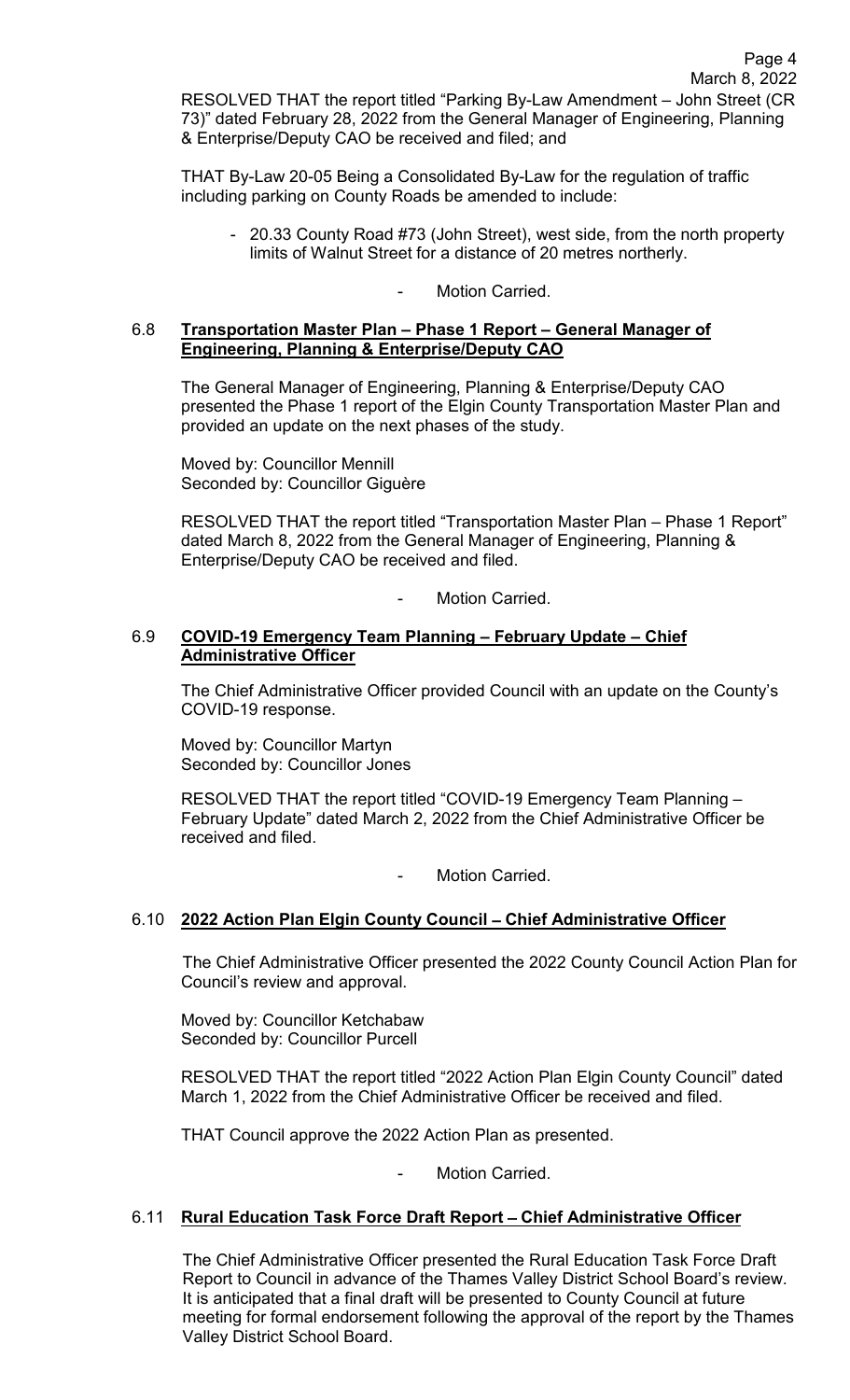Moved by: Councillor Purcell Seconded by: Councillor McPhail

RESOLVED THAT the recommendation in the report titled "Rural Education Task Force Report" from the Chief Administrative Officer dated March 2, 2022 be amended.

Motion Carried.

Moved by: Councillor Purcell Seconded by: Councillor McPhail

WHEREAS Councillor Martyn, an Elgin County Council appointed representative of the Thames Valley District School Board (TVDSB)'s Rural Education Task Force, requested that a copy of the Rural Education Task Force Draft Report be presented to Elgin County Council at its meeting on March 8, 2022; and

WHEREAS Councillor Martyn is seeking Council's support, in principle, for the Rural Education Task Force Draft Report, it is understood that the report has not yet been presented and approved by the TVDSB and it is anticipated that the Rural Education Task Force Final Report will be presented to County Council at a future meeting for formal endorsement;

NOW, THEREFORE BE IT RESOLVED

THAT the report titled "Rural Education Task Force Draft Report" dated March 2, 2022 from the Chief Administrative Officer be received and filed; and

THAT Elgin County Council receive and file the draft Rural Education Task Force Draft Report.

Motion Carried.

## **7. COUNCIL CORRESPONDENCE**

### 7.1 **Items for Consideration**

None.

## 7.2 **Items for Information (Consent Agenda)**

- 7.2.1 Town of Aurora with a letter to The Honourable Doug Ford requesting the dissolution of the Ontario Land Tribunal.
- 7.2.2 The County of Prince Edward with a resolution requesting action related to "Renovictions" and other bad faith evictions.
- 7.2.3 County of Elgin Homes March 2022 Newsletter.
- 7.2.4 SWIFT Monthly Project Update January 2022.

Moved by: Councillor Jones Seconded by: Councillor Mennill

RESOLVED THAT Correspondence Items #7.2.1- 7.2.4 be received and filed; and

THAT staff be directed to provide a follow-up report with respect to the Ontario Land Tribunal and LPAT reform.

Motion Carried.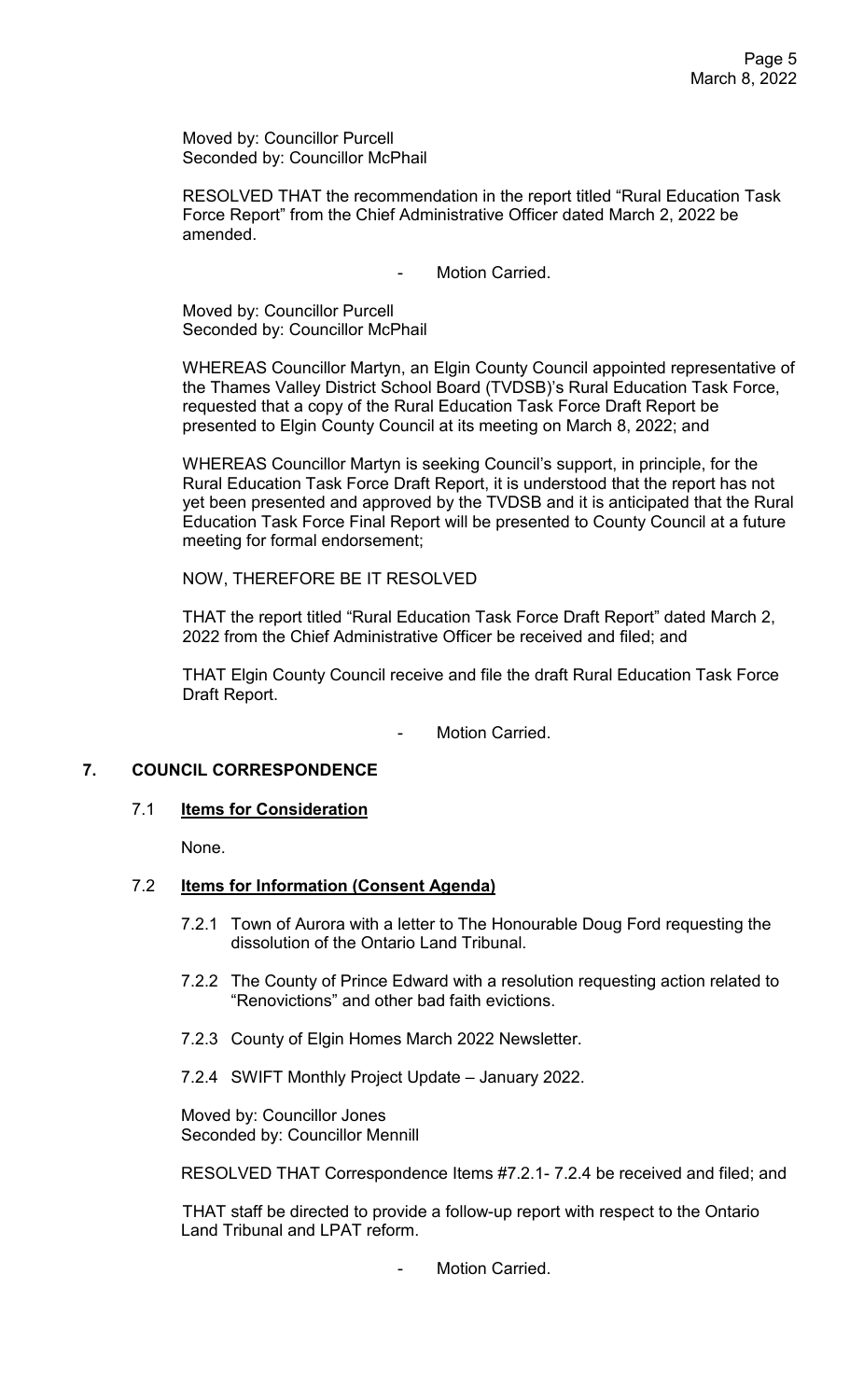## **8. OTHER BUSINESS**

## 8.1 **Statements/Inquiries by Members**

1) Councillors discussed the requests for delegations at the Ontario Good Roads Conference in April 2022. Councillors consented to requesting delegations regarding the removal of the Highway 3 bypass designation through the Municipality of Central Elgin, Elgin Regional Transit Implementation Funding, Wonderland Road/Ron McNeil Line/Highway 3 Implementation Funding to be led by Deputy Warden Marks with the assistance of other Councillors attending the conference.

Councillor Ketchabaw also suggested a delegation request with the Ministry of Natural Resources and Forestry regarding gas tax properties.

2) Councillor McPhail requested a report from the Director of Information Technology Services requesting an update on the County's IT department.

Moved by: Councillor McPhail Seconded by: Councillor Giguère

RESOLVED THAT the Director of Information Technology Services be directed to provide a comprehensive report to Council detailing departmental improvements over the past year and future plans at the next County Council meeting.

Motion Carried.

## 8.2 **Notice of Motion**

None.

### 8.3 **Matters of Urgency**

The Chief Administrative Officer requested that Council consider two (2) additional closed session items regarding Financial Services and Organizational Review as allowed under the Municipal Act Section 239 (2).

 Moved by: Councillor Purcell Seconded by: Councillor Jones

RESOLVED THAT Elgin County Council consider two additional closed session items 1) Financial Services and 2) Organizational Review as allowed under Municipal Act Section 239 (2).

- Motion Carried.

### **9. CLOSED MEETING ITEMS**

Moved by: Deputy Warden Marks Seconded by: Councillor Martyn

RESOLVED THAT we do now proceed into closed meeting session in accordance with the Municipal Act to discuss the following matters under Municipal Act Section 239 (2):

### In-Camera Item #1

*(a) the security of the property of the municipality or local board; (h) information explicitly supplied in confidence to the municipality or local board by Canada, a province or territory or a Crown agency of any of them; (k) a position, plan, procedure, criteria or instruction to be applied to any negotiations carried on or to be carried on by or on behalf of the municipality or local board* – Property Matter.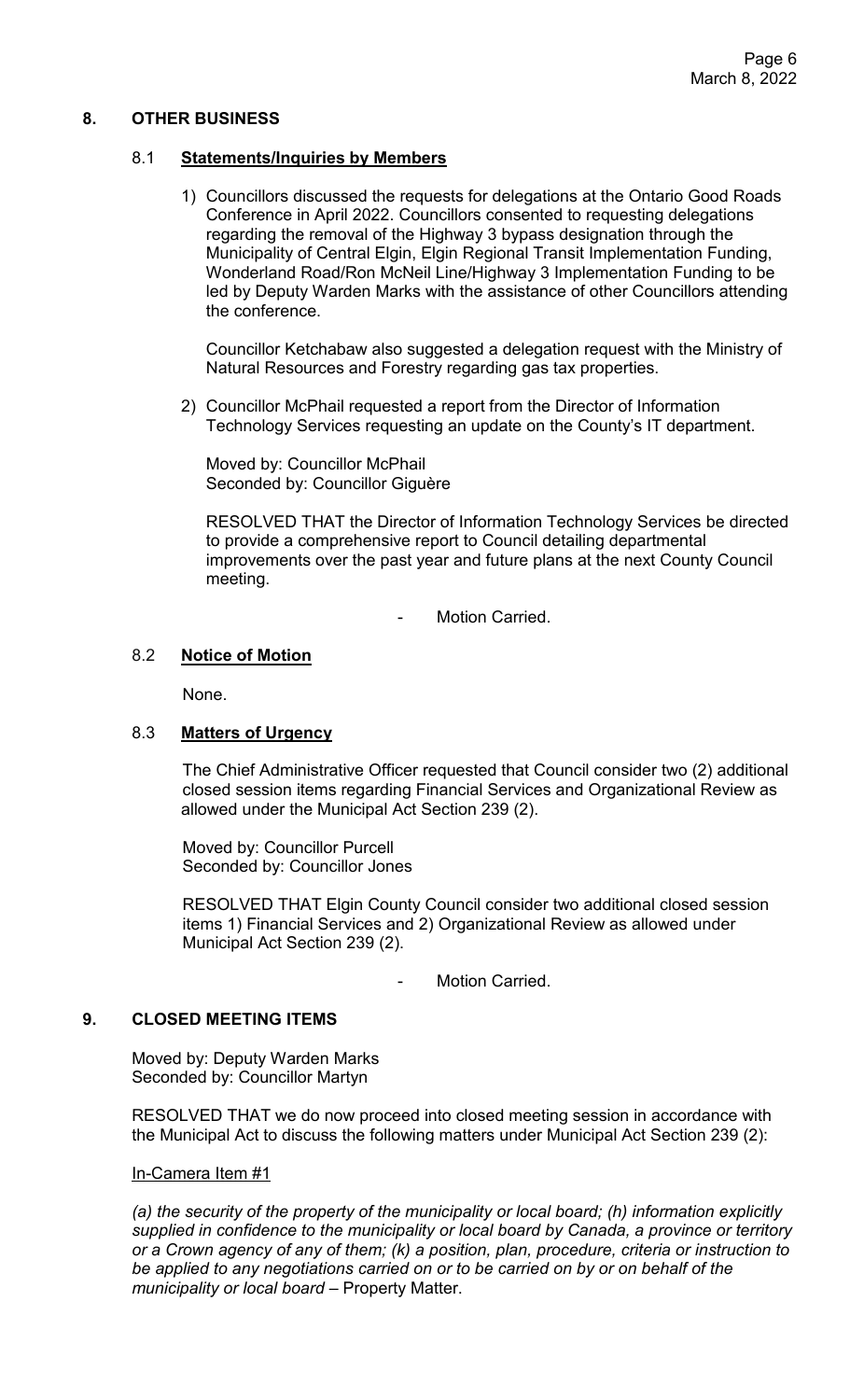### In-Camera Item #2

*(k) a position, plan, procedure, criteria, or instruction to be applied to any negotiations carried on or to be carried on by or on behalf of the municipality or local board* – Financial **Services** 

In-Camera Item #3

- *(b) personal matters about an identifiable individual, including municipal or local board employees* – Organizational Review
	- Motion Carried.

### **10. MOTION TO RISE AND REPORT**

Moved by: Councillor Mennill Seconded by: Councillor Ketchabaw

RESOLVED THAT we do now rise and report.

Motion Carried.

In-Camera Item #1 – Property Matter

Moved by: Councillor Jones Seconded by: Deputy Warden Marks

RESOLVED THAT the confidential report be received.

Motion Carried.

In-Camera Item #2 - Financial Services

Moved by: Councillor Ketchabaw Seconded by: Councillor Giguère

RESOLVED THAT staff proceed as directed.

Motion Carried.

In-Camera Item #3 – Organizational Review

Moved by: Councillor Jones Seconded by: Councillor McPhail

RESOLVED THAT staff proceed as directed.

Motion Carried.

# **11. MOTION TO ADOPT RECOMMENDATIONS FROM THE COMMITTEE OF THE WHOLE**

Moved by: Councillor Mennill Seconded by: Councillor Martyn

RESOLVED THAT we do now adopt recommendations of the Committee Of The Whole.

Motion Carried.

## **12. CONSIDERATION OF BY-LAWS**

### 12.1 **By-Law No. 22-15 – Adoption of the 2022 Budget**

BEING a By-Law to Provide for the Adoption of the 2022 Budget of the Corporation of the County of Elgin and to Establish the 2022 Tax Ratios, and 2022 Tax Rates